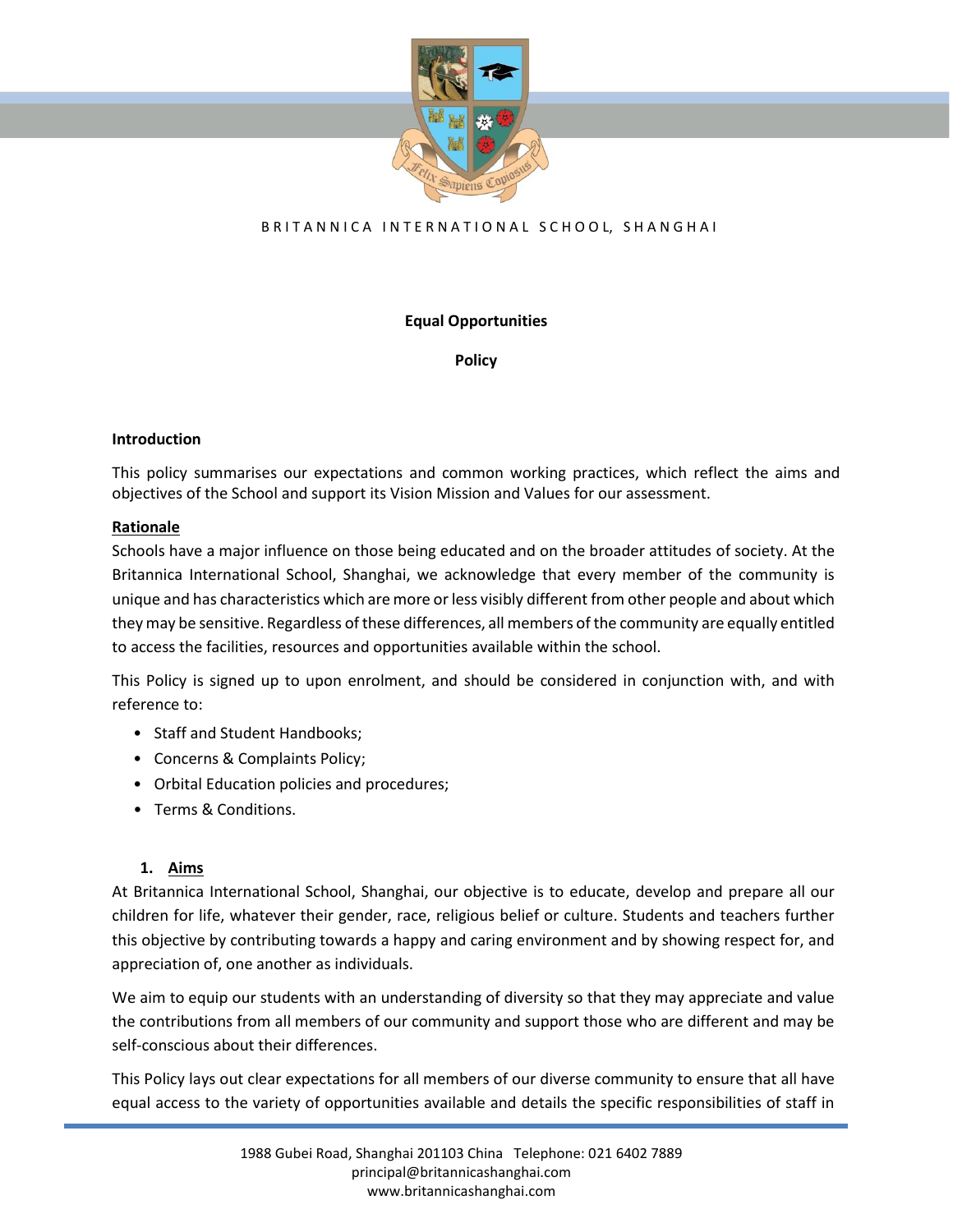ensuring that these expectations are met.

### **2. Expectations**

- Every member of the school community is entitled to certain rights. These include equality of access to facilities, resources and opportunities available within the school.
- No person should be discriminated against on the grounds of:
	- age or appearance;
	- race or nationality;
	- cultural, social or family background;
	- mother tongue or accent;
	- religious beliefs;
	- gender or sexual orientation;
	- ability or disability.
- All students have the right to study in a safe and non-threatening environment. It is the responsibility of every member of the school community to maintain a happy environment, conducive to work and progress. Teasing or bullying is not tolerated.
- All members of the school community have the right to raise concerns about any aspect of school life. This may be done through the Student Council, Class Parent Representatives or the PTA, or by talking to the Class Teacher/Form Tutor, Head of Phase or Principal. Serious matters will be always be referred to the Principal.
- All members of the school community must ensure that the well-being of others is never compromised, either by design or carelessness. No person should endanger the health and safety of either themselves or others.
- All communication within the school, including in lessons, should be conducted in a polite and civilised manner.

# **3. Roles**

# **4.1 All members of the Britannica International School, Shanghai community**

All members of the school community are expected to comply with the Equal Opportunities Policy at all times.

Failure to comply with the Equal Opportunities Policy will result in sanctions for students or disciplinary action for staff, in accordance with the Behaviour Policy and Staff Code of Conduct.

Any member of the community who considers that there has been a breach of these expectations should follow the procedures laid out in the Concerns & Complaints Policy, and appropriate action will be taken in accordance with the school's policies.

# **4.2 Staff**

Members of staff have the most significant role to play in ensuring equality throughout the school.

- Every member of staff, teaching or non-teaching, has a valued contribution to make to the life of the school.
- All staff must be aware of the dangers of allowing stereotypes to influence their expectations, and must ensure that all pupils are offered equal opportunities.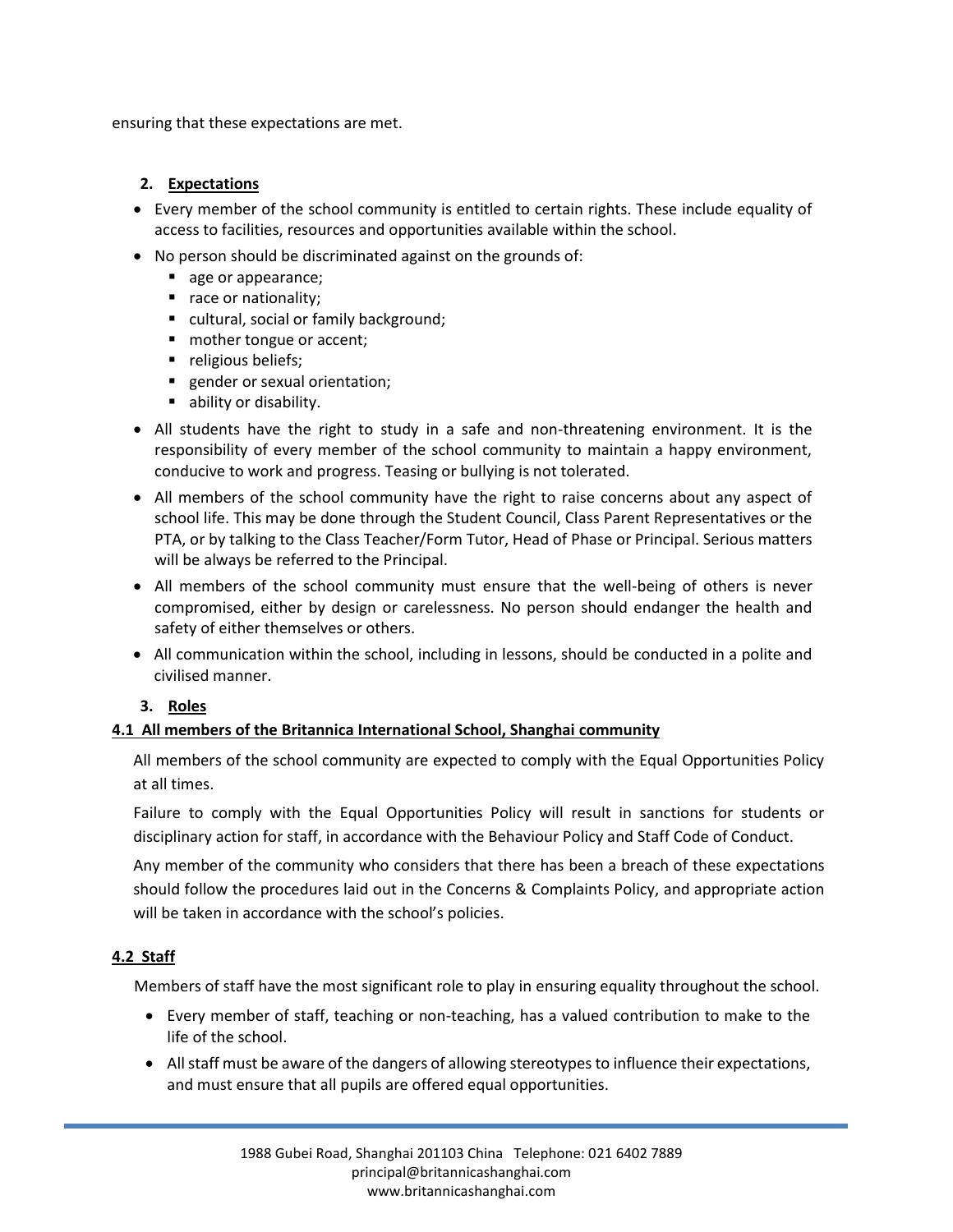- All staff must ensure that there is no racial, gender, religious or other bias in their expectations of students, parents or colleagues.
- All staff must ensure that there is no racial, gender, religious or other bias in the opportunities they offer to students.
- Curriculum planning is monitored to ensure there is no racial, gender, religious or other bias in subjects, content and timetabling.
- Current resources and new acquisitions are monitored to ensure the promotion of a positive image regarding race, gender, religion and special need.
- Students of differing abilities are included fully within the activities of the school, but their individual needs may be accommodated through differentiation in mainstream classes or through additional learning support.
- Professional Development of any staff-member enriches the resources of the school as a whole and is to be encouraged and supported wherever possible.

### **4.3 Principal**

The Principal is responsible for ensuring that these expectations are observed and embedded.

The Principal will investigate any formal complaint about a breach of these expectations in accordance with the school's Concerns & Complaints Policy, and impose appropriate sanctions in accordance with other relevant policies and handbooks.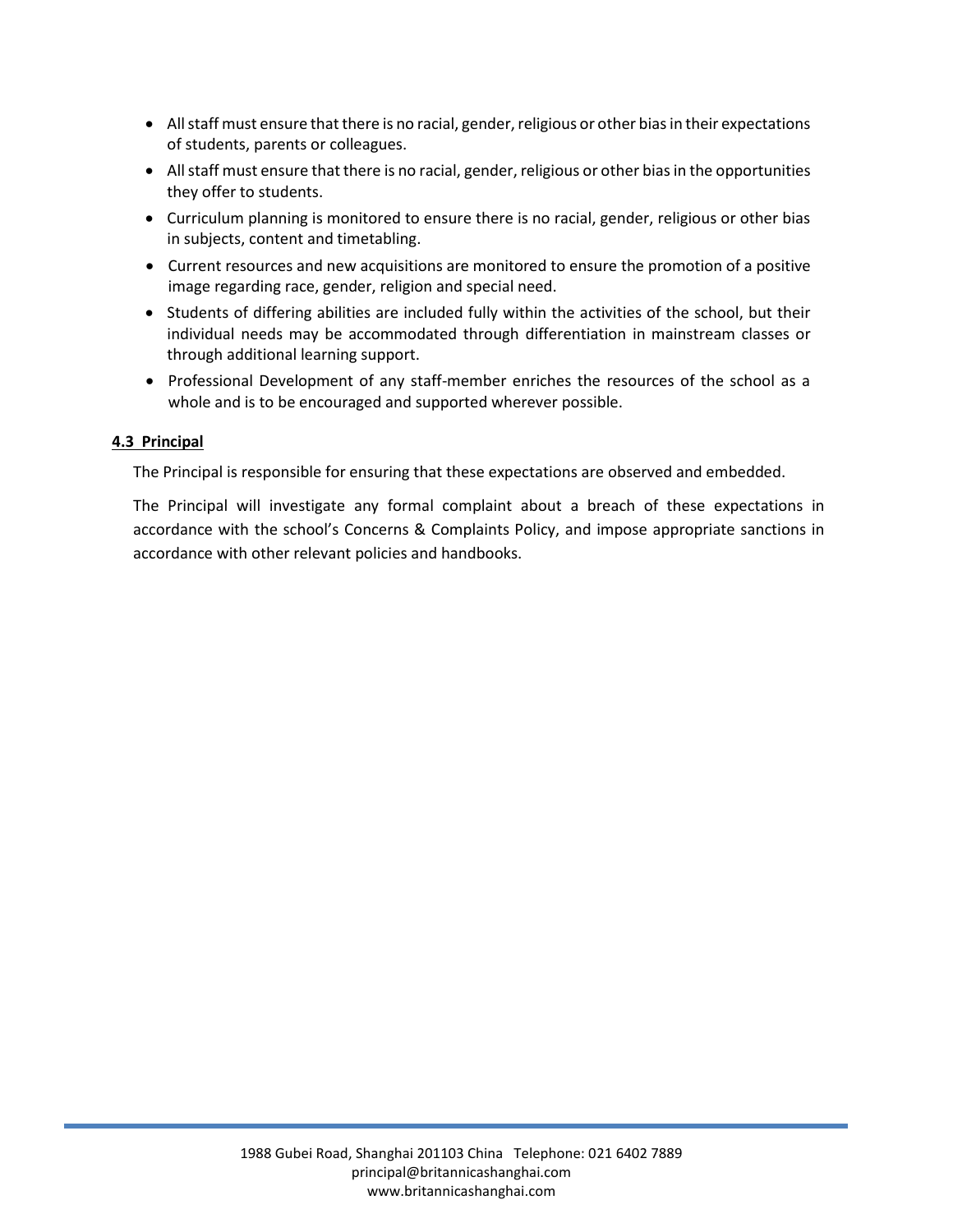#### **4. Appendices**

#### **Appendix 1: Caring For Each Other Statement**

# **All members of the school community will contribute to a happy and caring environment by showing respect for, and appreciation of, each another as unique individuals.**

At Britannica International School, Shanghai we acknowledge that every individual is unique and thus will have characteristics which are more or less visibly different from other people and about which they may be sensitive. These *'diversities'* encompass characteristics such as age; appearance; race or nationality; cultural, social or family background; mother tongue or accent; religious beliefs; gender and sexual orientation; ability or disability.

The School admits students irrespective of their diversities, provided that there are good prospects of meeting their needs without unduly prejudicing the education and welfare of other students.

We educate our students to appreciate and value the contributions from all members of our community and support those who are different and may be self-conscious about their differences. All members of the school community will treat others without regard to their diversities, except where common decency and consideration dictate.

There is no compulsory worship in the School and there shall be no attempt to proselytise for a particular religion. Students are encouraged to explore their spiritual beliefs freely and to question religious dogma as they see appropriate.

If a student's religion affects the school uniform, then the school will deal with each case sensitively and with respect for the student's cultural traditions.

Everyone should be aware of possible cultural assumptions and bias within their own attitudes. Discrimination, stereotyping and prejudice on the basis of any diversities are indicative of low self-esteem and ignorance. They are not acceptable and will always be challenged. Racist or otherwise offensive symbols, badges and insignia on clothing and equipment are forbidden.

All students have equal access to the full range of educational opportunities provided by the school. Teaching and other groups are co-educational unless there are specific reasons otherwise and the curriculum will encourage students to question assumptions and stereotypes regarding diversities.

In order to ensure equality of access for those whose mother tongue is not English, members of the community need to be constantly aware of their usage of English – its form, content and tone. Students' names will be accurately recorded and correctly pronounced. Students will be encouraged to accept and respect names from other cultures.

Teachers will identify and provide strategies for students who would benefit from Learning Support in order to enhance their chance of success and provide.